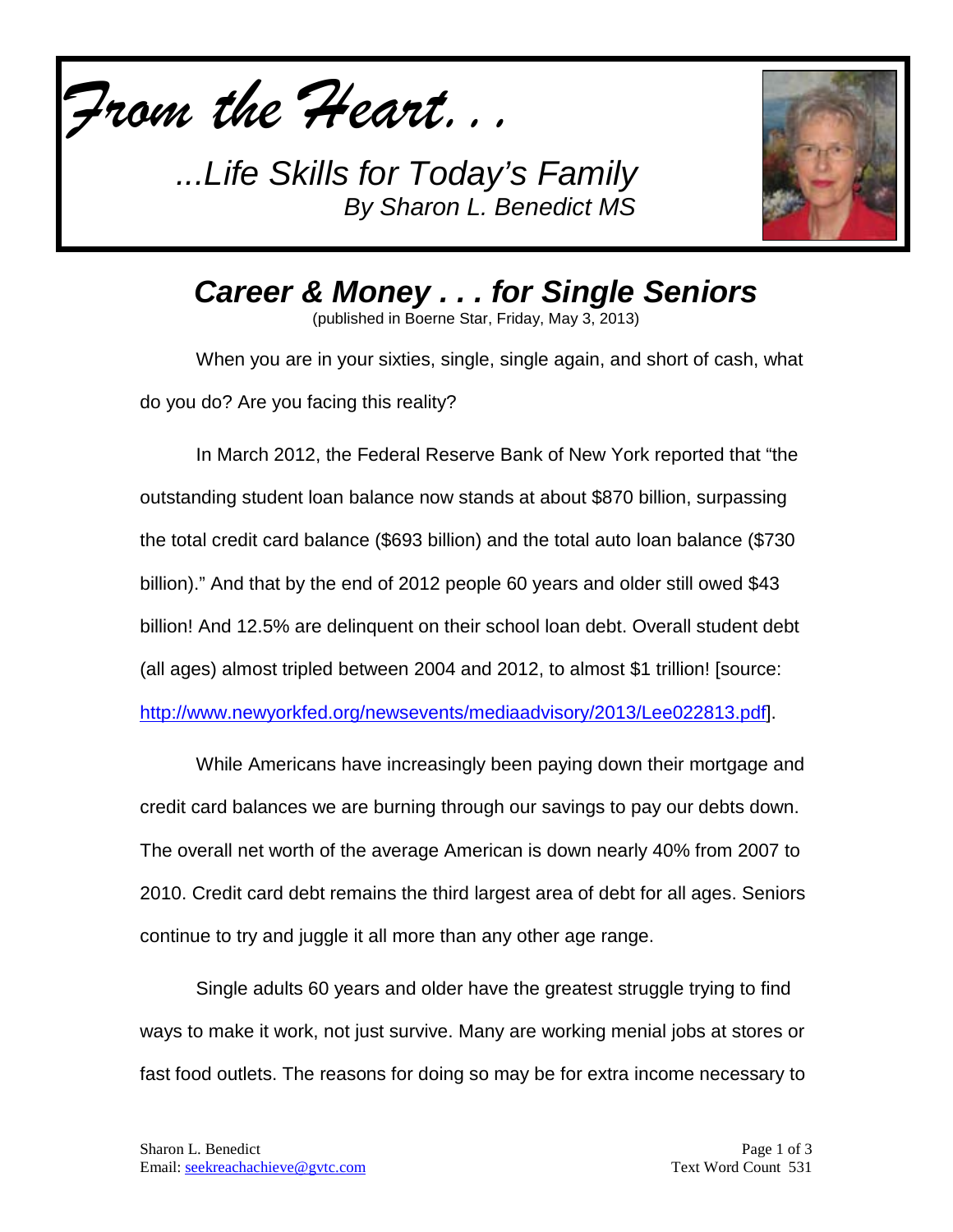make ends meet or just to have a place to go for the company of other people. Many are giving it a try with home based businesses to supplement their social security or insufficient retirement income. They find it difficult to pay for necessities like shelter, food, and medications. Some seniors find life has little meaning, but does it really have to be that way?

One of the first steps to take for any senior single adult, in fact any of us, is to keep your mind and body active to feel better and act younger. An essential companion to this step is to encourage your faith that God and you, together, will make it work and thrive at living your senior years with grace and gusto! This is where you start.

The next step is to find ways you can be content without certain discretionary routines and expenses. There are so many ways to enjoy life without it costing a bundle or even a penny. What ways can you think of?

The first one I can think of is just going for a walk with a friend. Have that friend over for a cup of coffee or tea, and some conversation and crafts. Find a way to help your younger age family members that would give you time and enjoyment with each other. By all means send me your ideas, and I will share them in part 2 of this article.

The next article will focus on what incoming producing options you may have before you as a single senior adult needing some extra cash. So, dust off your resume and get your contact list of friends, family, relatives, and colleagues from way back when handy!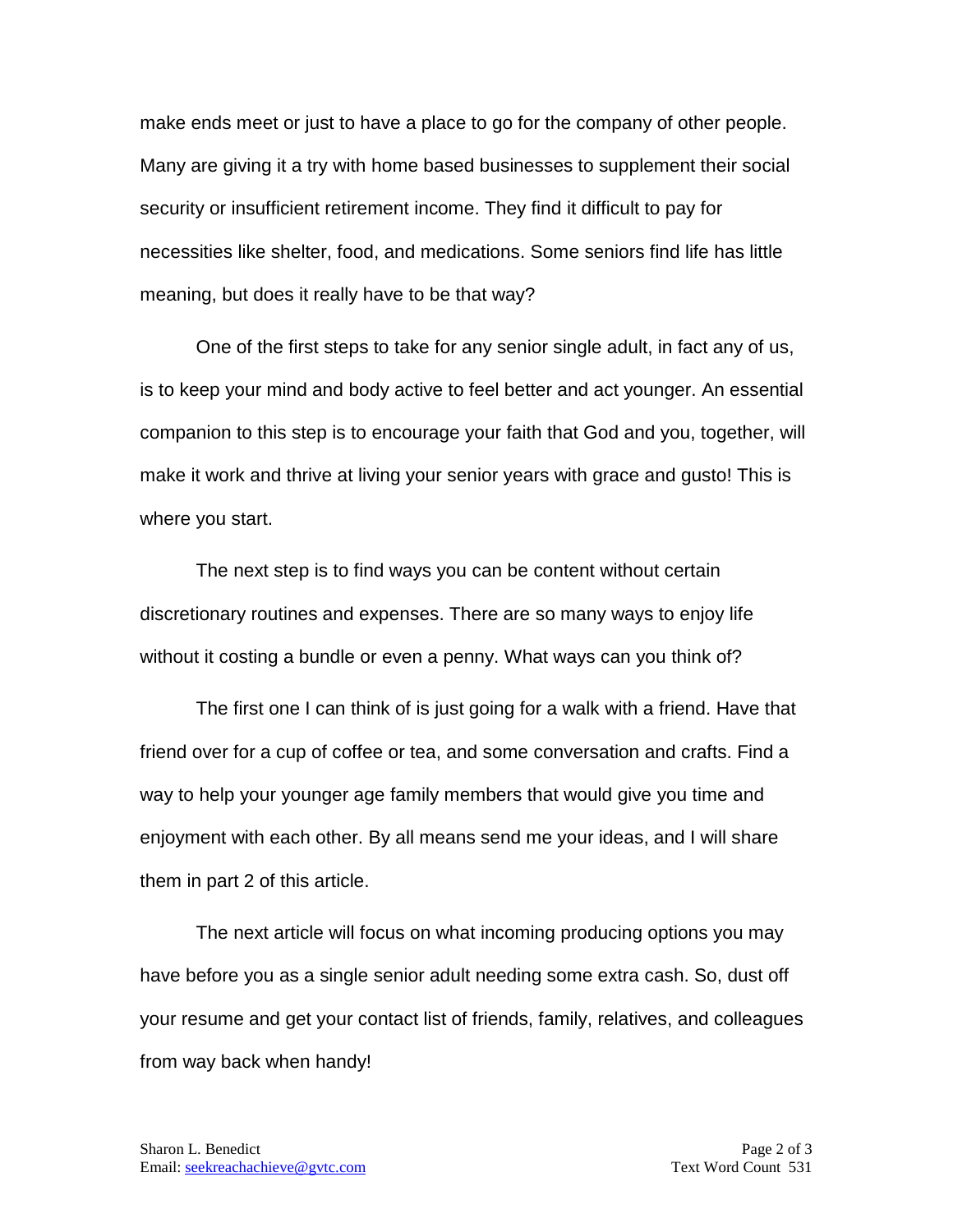*Sharon L. Benedict, is a speaker, author, and weaver, and loving it! She is available for speaking engagements, free-lance writing, and will even weave you a one-of-kind creation, just for you. Sharon also welcomes your questions and comments and can be contacted a[t seekreachachieve@gvtc.com.](mailto:seekreachachieve@gvtc.com) Visit her website at [www.celebratingyourjourney.com.](http://www.celebratingyourjourney.com/)*

--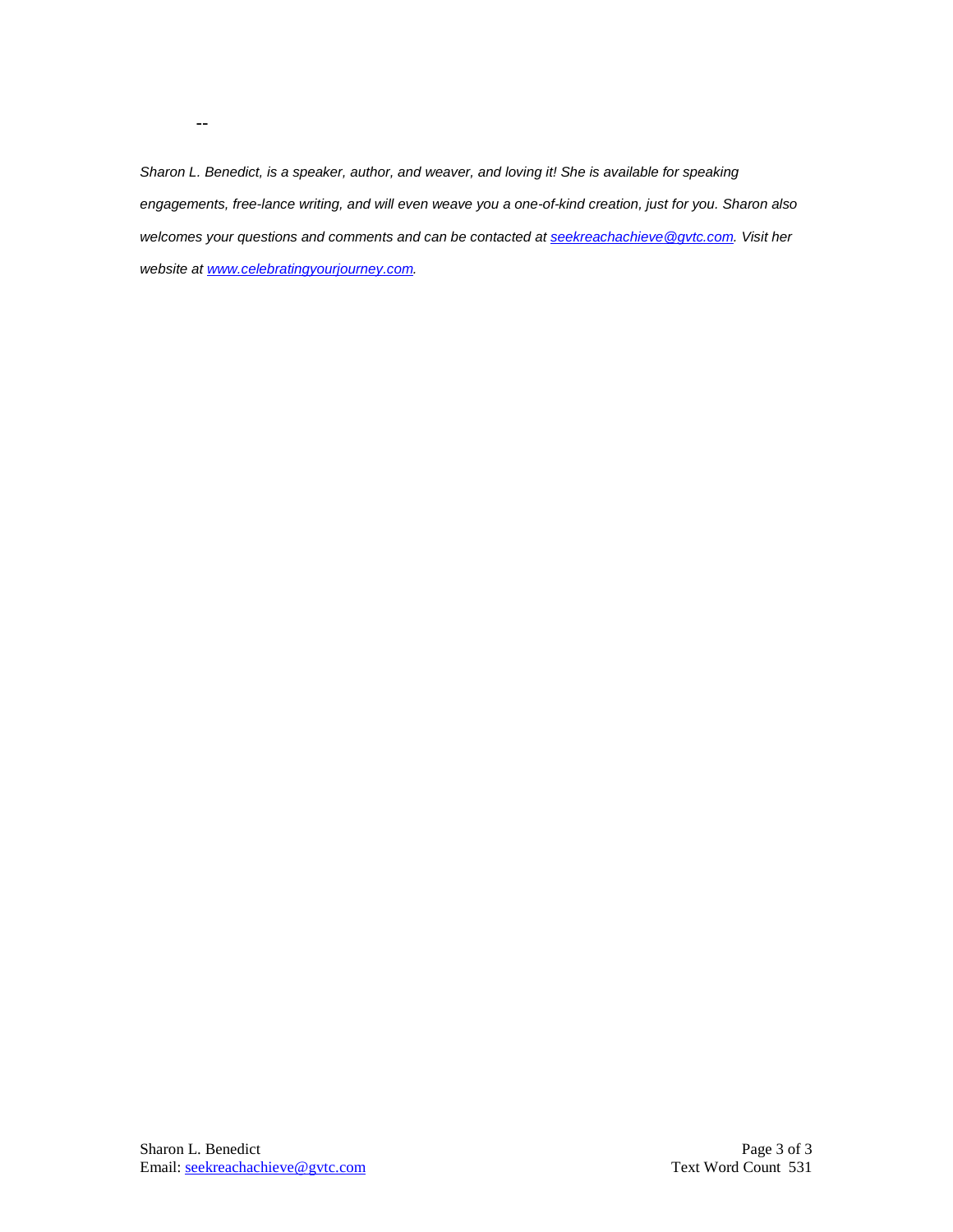



*Career & Money . . . for Single Seniors, part 2* (published in Boerne Star, Friday, May 10, 2013)

Although this month's lifeskill is supposed to be about Possessions, I found this topic for single seniors to be especially important. Recently, I have seen my single senior friends face a number of challenges, as well as opportunities at making a better life for themselves. And in many ways there is a definite connection for single seniors who want to hold on to their possessions and their lives.

For those who are struggling to keep it all together financially, let's see how you can make it possible to not only hold on to more than some of those precious possessions, but also what is most important in your life.

First, I saw more than a few friends look at every possession in their "stuff" inventory around their homes. They asked themselves, "What don't I want or need anymore?" Then they started pulling out of their closets all kinds of "stuff" saved for a lifetime. After serious reflection, they sorted them by "Keep," "Can't decide yet," "Give away," "Throw away," and "Sell." Believe me, this exercise wasn't easy at first. And the "Can't decide yet" pile can get pretty big! Yet, once they got into a rhythm with it, it got easier and was actually getting to be fun.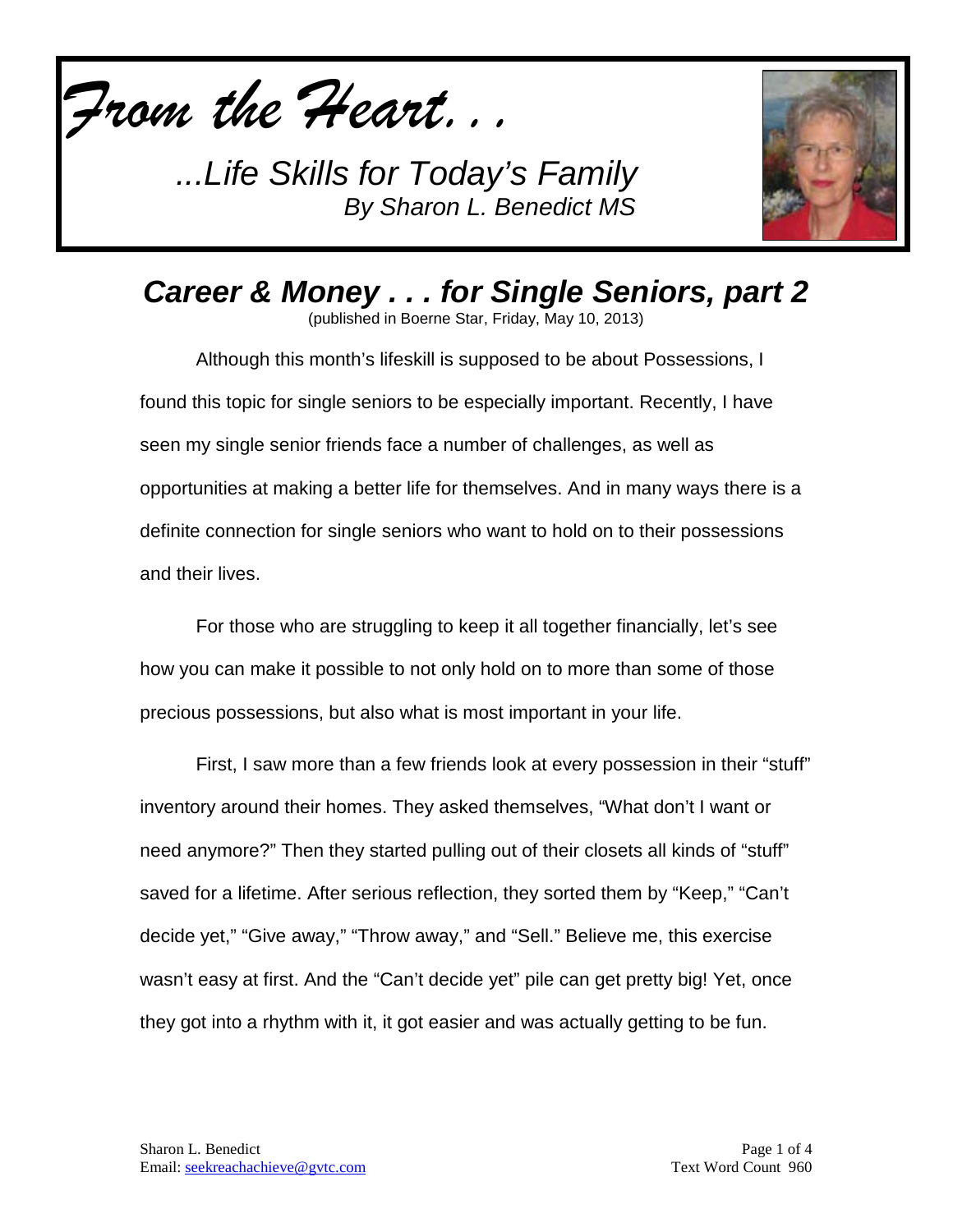My friends then set up a way to sell the "sell" items. They called their family, relatives, then friends to ask if any were interested. They also offered their "give away" pile. A few of their friends actually came over to look over everything, even what my friend considered junk or "throw away" stuff. One person's junk is always another person's treasure.

Once family, relatives, and friends took the pick of the "stuff" liter, my friends took what was left of the "give aways" to the local second hand place; got a receipt for tax write off. Then my friend got down to serious business to find ways to sell what was left. Ideas included…sell on eBay, garage sale, consign to a second hand shop. My friend ended up with the garage sale mostly and ended with a few hundred dollars. Which is no chump change for any single senior.

Single Seniors looking to improve their financial situation, also begin to contemplate selling their house and downsizing to an apartment or move in with their adult children. This takes a lot of contemplation to make sure they will really be happy and content living in an apartment or their kids after having their home and space. For some, it works out well because they not only have less to maintain, they hopefully have a big chunk of money sitting in the bank to live on.

Other options for single seniors tend toward dusting off the resume and get their contact list of friends, family, relatives, and colleagues from way back when handy! The first question they usually ask themselves is, "Do I need to really go back to work? And if I do, what kind of work is available that I actually want to do?" These can be hard questions to answer, particularly when the job market is tough like it is these days.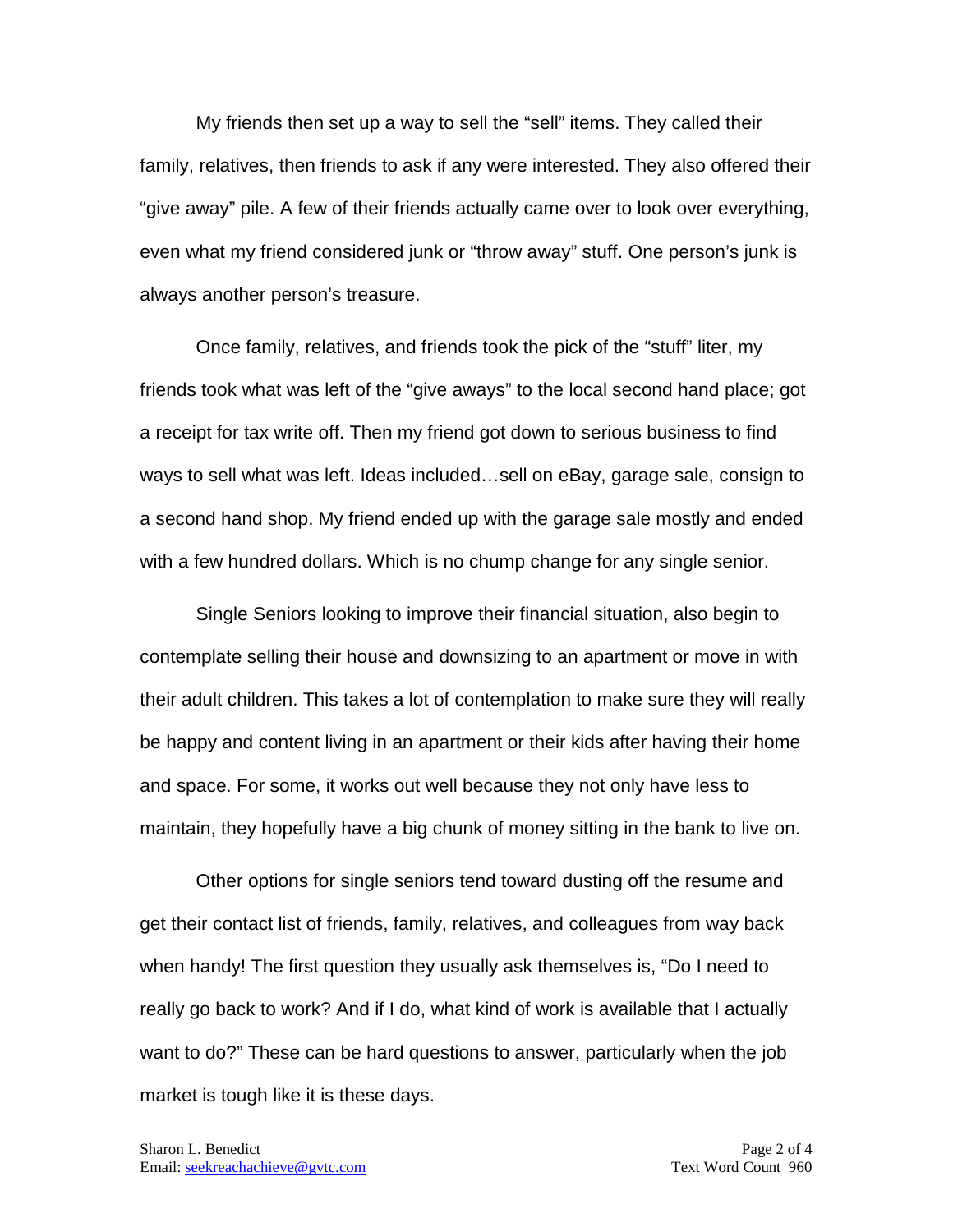Yet, when getting a job is a necessity, the options become more appealing; and the single senior becomes more flexible with the choices out there. Dusting off the resume means that it needs to reflect not only their education, skill sets, and job experiences. The resume also needs to relate accurately to the job itself. Also, if there is a long period of time from the last employment, some brief statement needs to be included to reflect the reasons for going back into the workforce.

That statement needs to be honest and straightforward but also puts the job seeker in an attractive light; that they are ready to get to work and actually excited about it. Not easy unless the single senior has already processed their own attitudes and challenges they are facing; and are ready to go to work. If their skill sets and jobs are few and far between, consider the possibilities of helping other seniors (such as what is offered at [http://www.seniorshelpingseniors.com/\)](http://www.seniorshelpingseniors.com/). Or check out these resources for some possibilities…

[http://www.doleta.gov/Seniors/,](http://www.doleta.gov/Seniors/) [http://www.usa.gov/Topics/Seniors.shtml,](http://www.usa.gov/Topics/Seniors.shtml) [http://www.usa.gov/Topics/Seniors/Education.shtml,](http://www.usa.gov/Topics/Seniors/Education.shtml)

## [http://financialhelpforseniors.net/,](http://financialhelpforseniors.net/)

These are just a few of the challenges and opportunities single seniors deal with when on their own and strapped for cash just to pay the mortgage, credit card bills, utilities, groceries, and doctor bills that are mounting. One of the most important actions for single seniors is to stay connected to family, friends, support group, and organizations who serve others.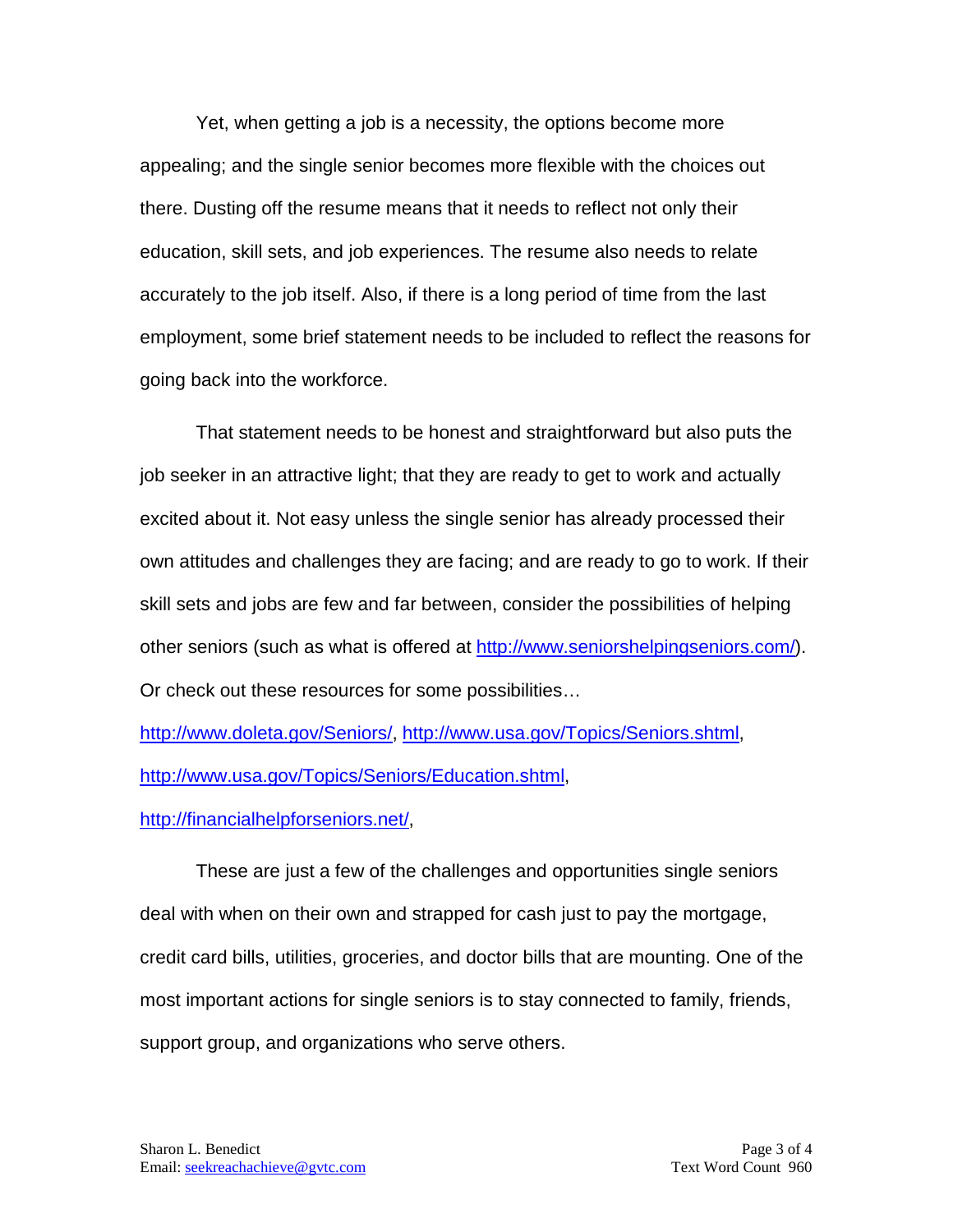And a confident attitude and positive life outlook are at the top of my list. So, for all those single seniors, hope this puts a smile on your face and laughter in your heart as you journey that not so "yellow-brick" road called life. But be of good cheer, there is a destination waiting for you to make life more enjoyable.

"It takes a long time to become young." Pablo Picasso

"Old age is not so bad when you consider the alternatives." Maurice Chevalier (1888 - 1972)

"Good advice is something a man gives when he is too old to set a bad example." Francois de La Rochefoucauld (1613 - 1680)

"Nothing can be so amusingly arrogant as a young man who has just discovered an old idea and thinks it is his own." Sidney J. Harris

"As I grow older, I regret to say that a detestable habit of thinking seems to be getting a hold of me." H. Rider Haggard (1856 - 1925), King Solomon's Mines

--

*Sharon L. Benedict, is a speaker, author, and weaver, and loving it! She is available for speaking engagements, free-lance writing, and will even weave you a one-of-kind creation, just for you. Sharon also welcomes your questions and comments and can be contacted a[t seekreachachieve@gvtc.com.](mailto:seekreachachieve@gvtc.com) Visit her website at [www.celebratingyourjourney.com.](http://www.celebratingyourjourney.com/)*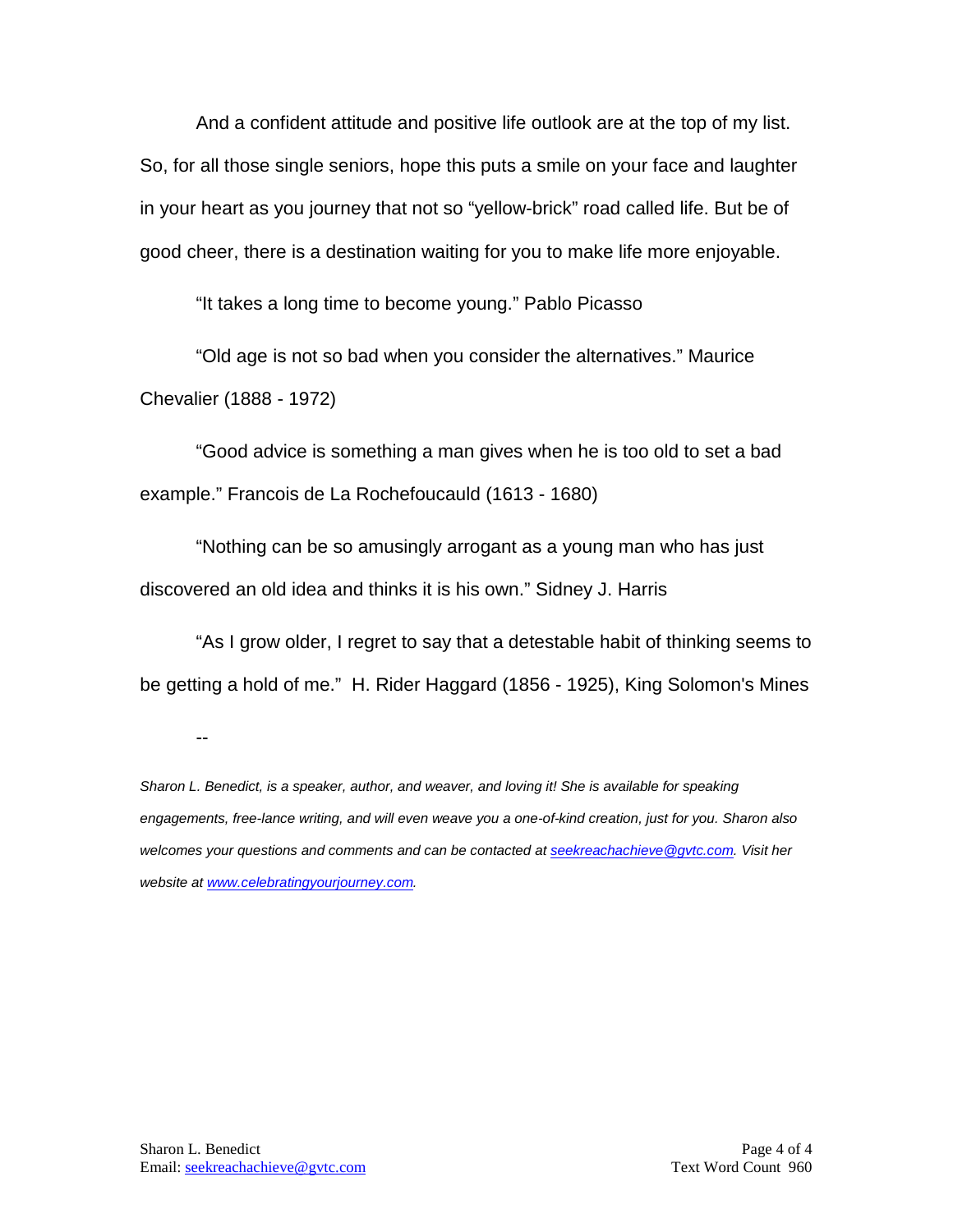*From the Heart...*



*The "Stuff" Dreams are made of, part 1*

(published in Boerne Star, Friday, May 17, 2013)

Somewhere in the back of your mind and heart, do you have a dream of something that hasn't yet come true? If so, whatever it is, what is the "stuff" your dream is made of?

Is it to travel around the world? Buy that Lamborghini car like no other car in the world? Is the "stuff" something you can sit on, ride in, cruise in, fly in, or create in? Dreams about "stuff" or some special possession are not all filled with fluff and fancy. Sometimes, these kinds of dreams actually change your life forever when it ignites a high-top view of your life ahead. These kinds of dreams just might ignite your life-long commitment to excel in some area you never thought you could achieve.

Possessions or "stuff" are funny that way. Although it's not always healthy to connect your identity to that special dream thing, your "stuff" just might help you believe you can do it. And it might also mean that even though you may never possess that special piece of "stuff," your dream of it is charting your heart and inspiring your plans to achieve excellence in some area of your life.

Does it sound like these words so far are just filled with "fluff & fancy?" Read them again before you move on in this article. What comes to mind? Now,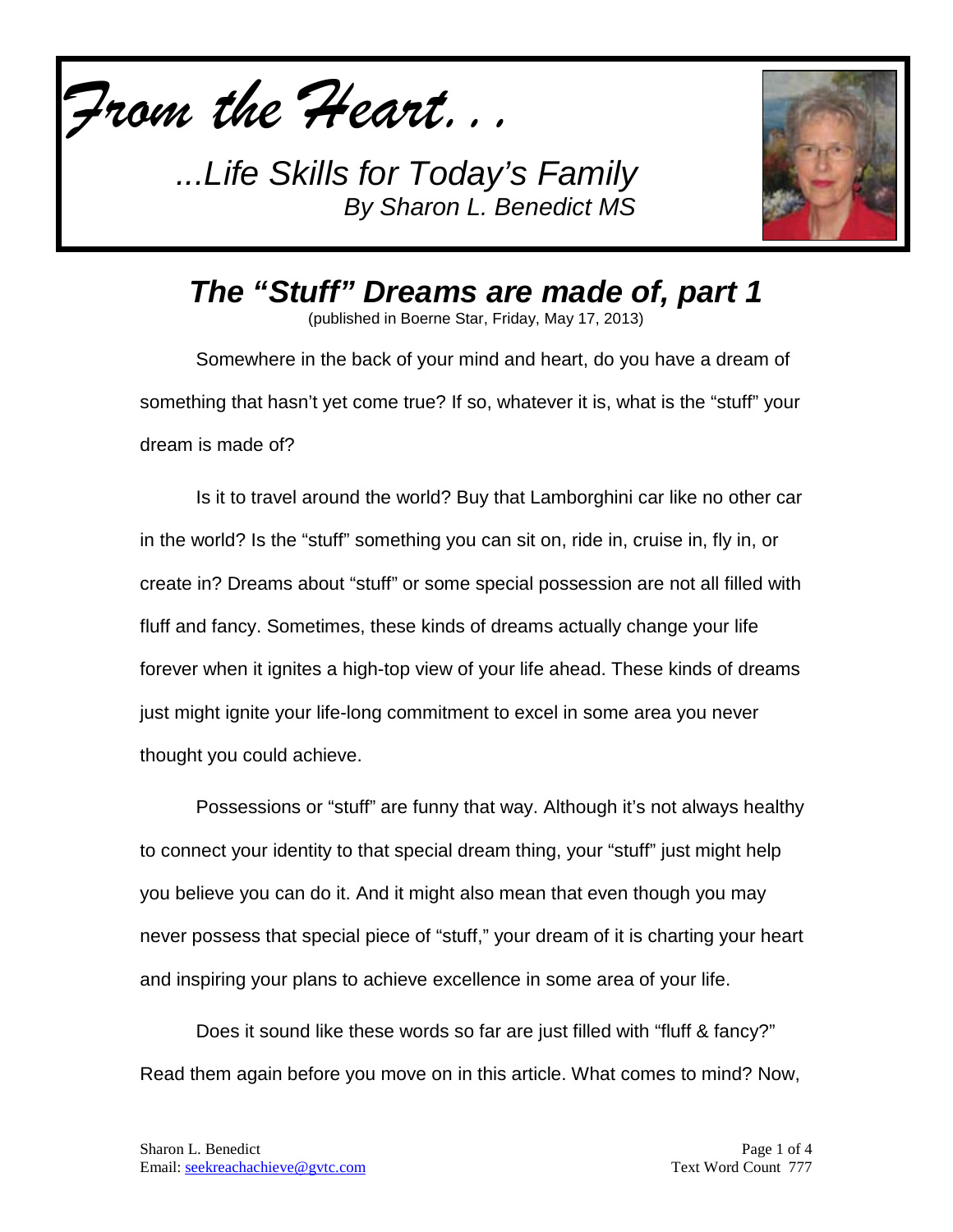don't ignore it. Not at this moment. Consider what came up; write it down. Yes. I can hear you probably telling yourself, "This is crazy. I can't ever do this!" Well, why not? What's stopping you? Short on cash? Short on a plan? Not certain you really want to work at getting it?

Has someone told you over and over again it will never happen for you? If you have told yourself any of these or someone else has, maybe it's time to stop listening to it. Take a stand and start a plan.

Now, here is where I need to hear from one of you out there. Tell me your dream. What do you want to see happen? What top challenge is facing you right now to starting a plan. Once I hear from you, with the next article, I will focus on some possibilities to get your plan started. And yes, your name will not be mentioned to preserve your privacy. Anyone out there who wants to give this a try?

No matter your age or any other condition, let's dream together. No matter how seemingly small or big, if the dream is important to you, that is all that counts. In the meantime, here are a few quotes to ponder as you dream.

"They say dreams are the windows of the soul--take a peek and you can see the inner workings, the nuts and bolts." Henry Bromel, Northern Exposure, The Big Kiss, 1991

"Dreams surely are difficult, confusing, and not everything in them is brought to pass for mankind. For fleeting dreams have two gates: one is fashioned of horn and one of ivory. Those which pass through the one of sawn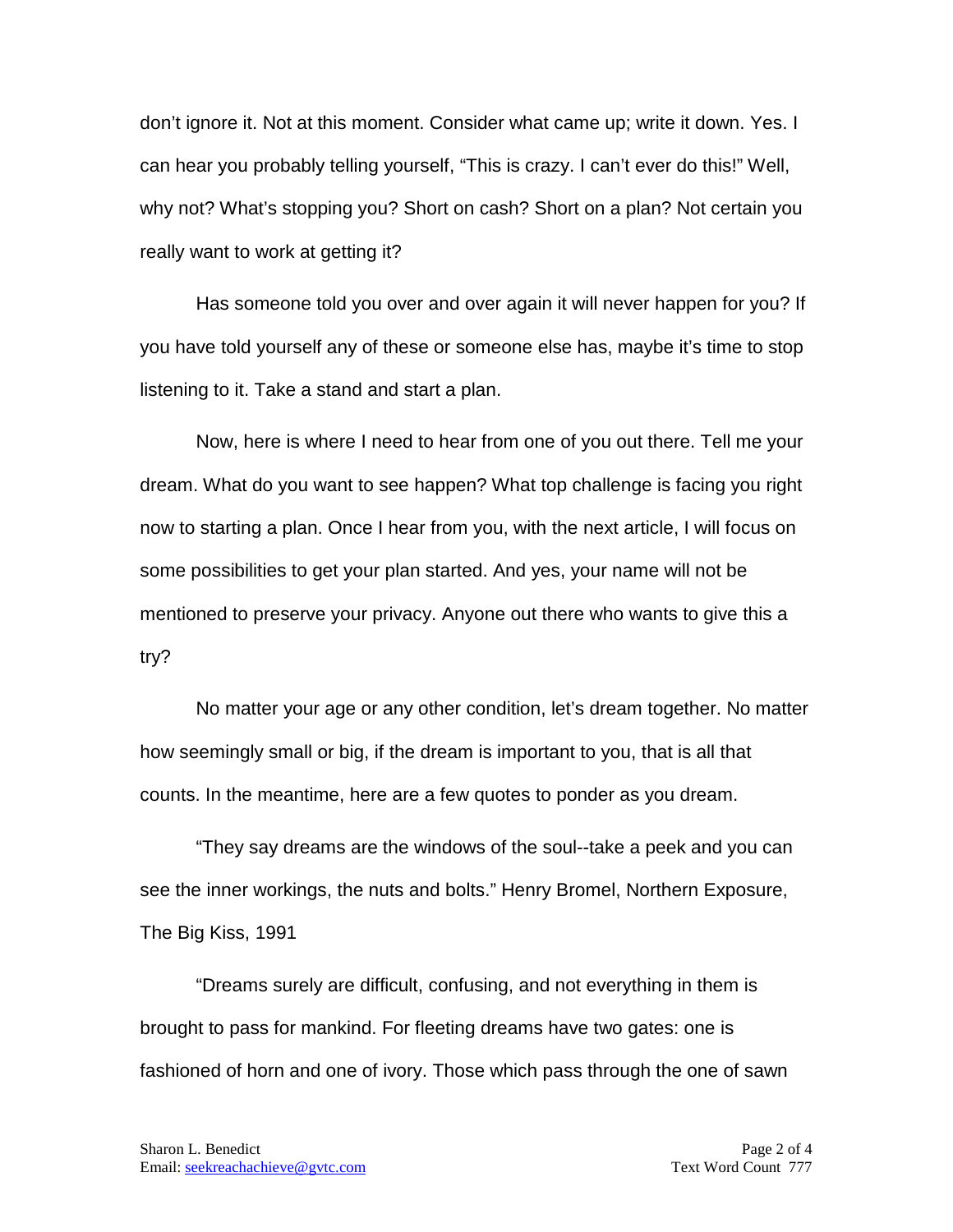ivory are deceptive, bringing tidings which come to nought, but those which issue from the one of polished horn bring true results when a mortal sees them." Homer (800 BC - 700 BC), The Odyssey

"We need men who can dream of things that never were." John F. Kennedy (1917 - 1963), speech in Dublin, Ireland, June 28, 1963

"Dreams come true. Without that possibility, nature would not incite us to have them." John Updike (1932 - )

"I do not want to die... until I have faithfully made the most of my talent and cultivated the seed that was placed in me until the last small twig has grown." Kathe Kollwitz, O Magazine, September 2002

"I think it is often easier to make progress on mega-ambitious dreams. Since no one else is crazy enough to do it, you have little competition. In fact, there are so few people this crazy that I feel like I know them all by first name." Larry Page, University of Michigan Commencement Address, 2009

"You know what it's like to wake up in the middle of the night with a vivid dream? And you know that if you don't have a pencil and pad by the bed, it will be completely gone by the next morning. Sometimes it's important to wake up and stop dreaming. When a really great dream shows up, grab it." Larry Page, University of Michigan Commencement Address, 2009

--

*Sharon L. Benedict, is a speaker, author, and weaver, and loving it! She is available for speaking engagements, free-lance writing, and will even weave you a one-of-kind creation, just for you. Sharon also*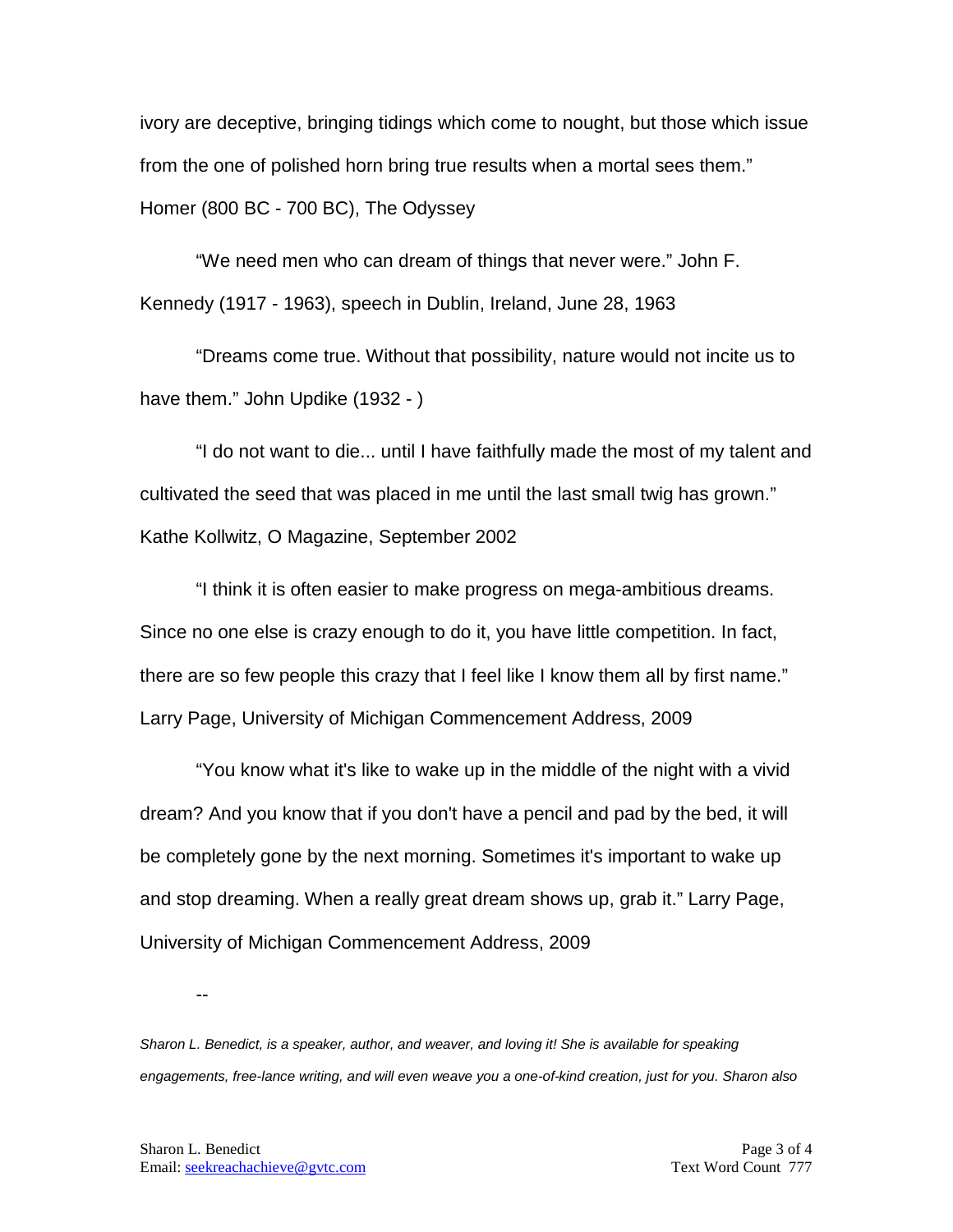*welcomes your questions and comments and can be contacted a[t seekreachachieve@gvtc.com.](mailto:seekreachachieve@gvtc.com) Visit her* 

*website at [www.celebratingyourjourney.com.](http://www.celebratingyourjourney.com/)*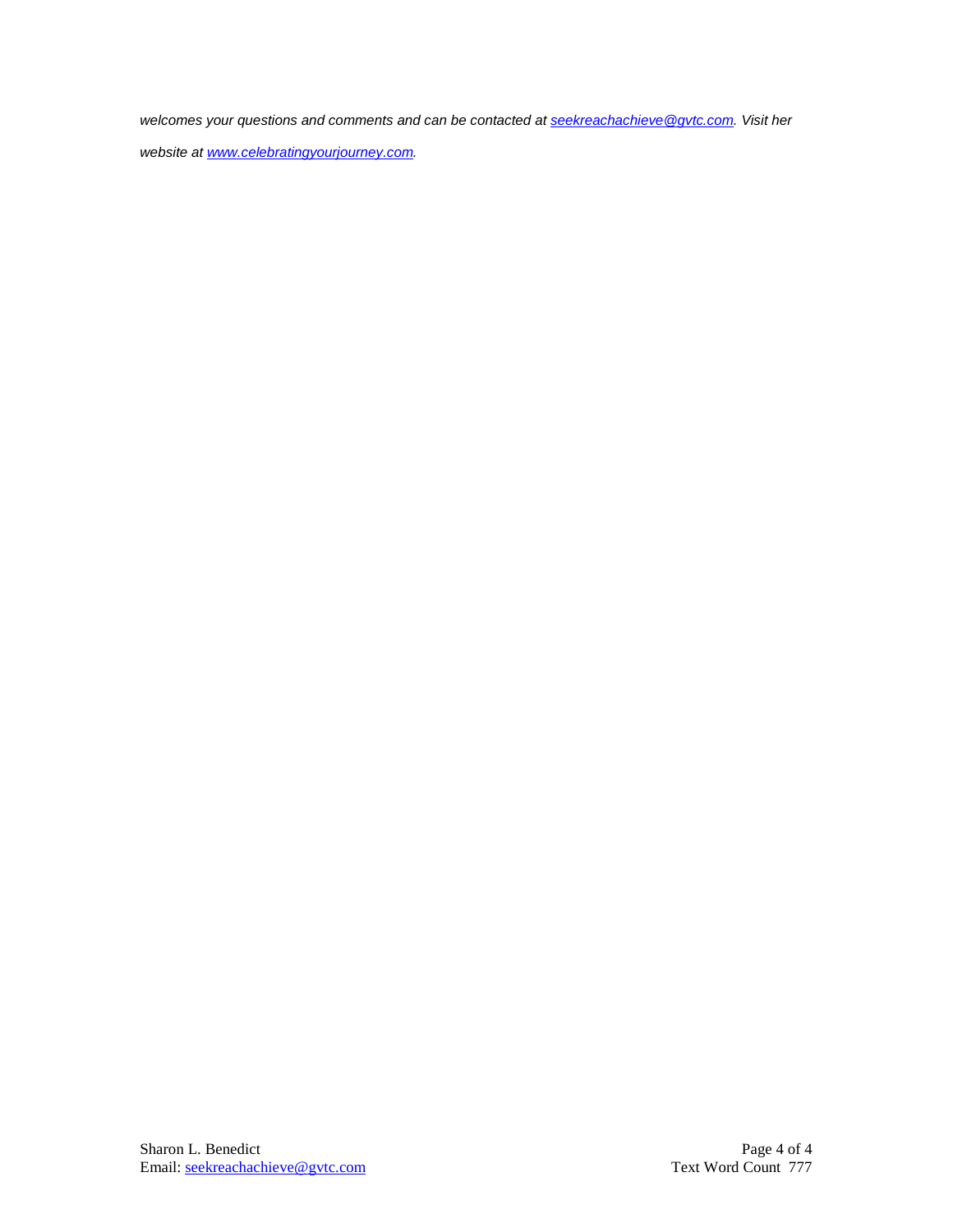



*The "Stuff" Dreams are made of, part 2*

(published in Boerne Star, Friday, May 24, 2013)

Since there were no takers to share your dream for part 2, I decided to tell you about a special woman many of us may know. Her dreams are many and wondrous. Yet, life surprised her more than a year ago. She may not be on the road she planned or expected. Did it stop her? Maybe in some ways. But in other ways, definitely no.

Her name is Melissa. She was diagnosed with breast cancer and began her journey into the world of diagnoses, surgeries, meds, and so much more. I have followed her story as she and her loving husband share their realities, hopes, and miracles from day to day.

Talking about top challenges, there are too many to list here. For Melissa, what does she see in her dreams while on this journey? How have her dreams been transformed and even enlarged about life, work, relationships, the future? I know for many of us who have watched Melissa move through each challenge, we see her smiling, walking, when she can, down Main Street, and always checking in on her businesses to see how she can help her team excel and thrive together. . . as if she hasn't missed a beat!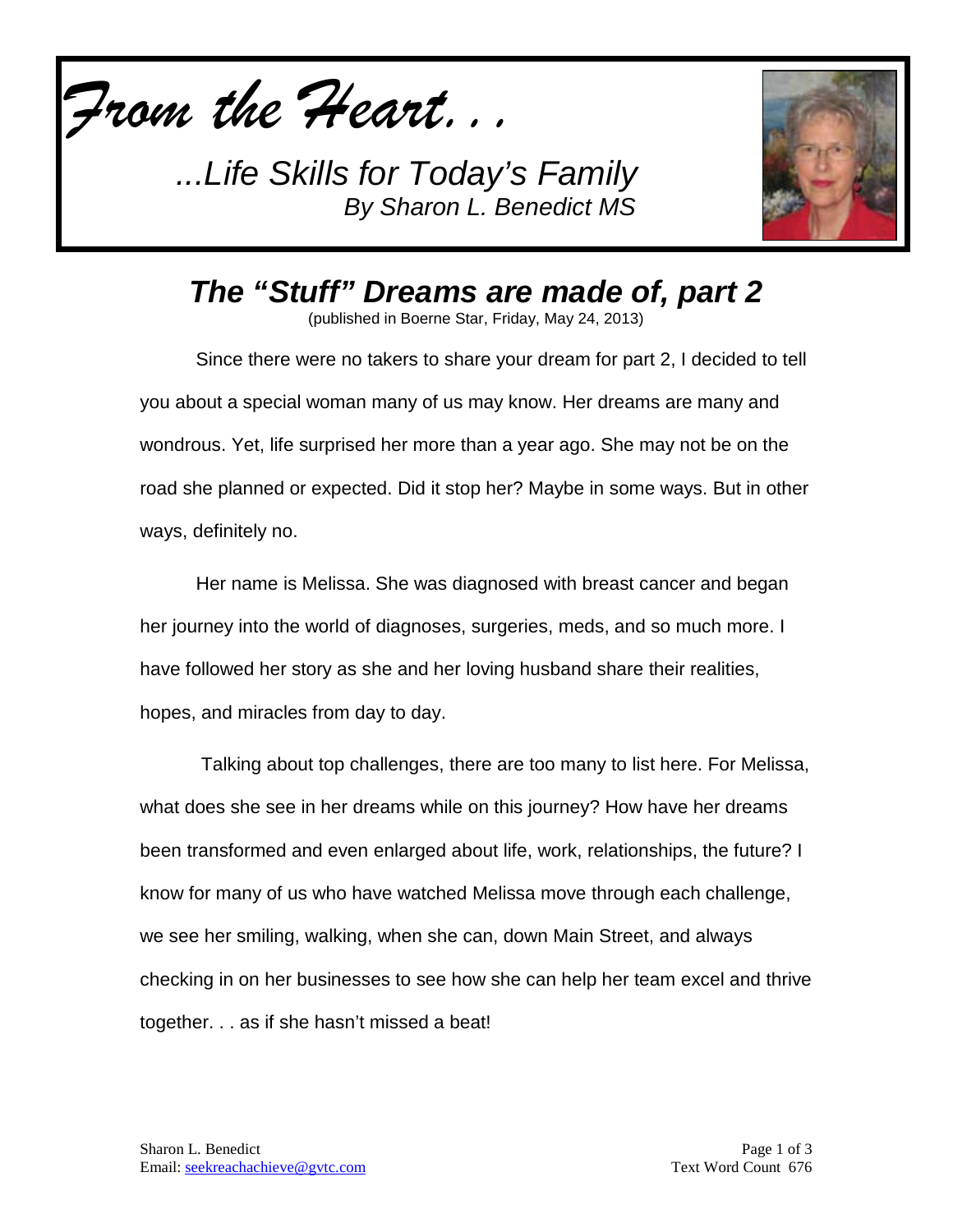If you too are in the midst of life's detour for a season, here is where you will gain not only perspective, but also an unwavering hope and faith you never thought you could have for yourself. How is this possible? Just glean from the heart of this special woman, Melissa, as she shares some of her most prized lessons of life learned on her own odyssey.

"I always expected to have cancer. My family has been in its grasp far too often. Yet I didn't expect it so soon. My first thoughts after receiving my diagnosis had less to do with me personally than they did for my businesses.

I had three specialty retail concepts coming to life and a design business. Each of these businesses allow me to flex my creative muscle and I feared I would not be able to fight cancer AND see them through. I would later learn my entrepreneurial spirit would need tempering if I were going to deliver to the degree I expect of myself.

However, it was my dreams, and the amazing support of family, friends, colleagues, and community, that kept me going through the pains of surgeries and treatments. I could choose to persevere or I could regret the opportunities to learn about my strength and to learn to trust others in assisting me in those dreams.

My dreams, now, are closer to me than they used to be. Instead of clinging so tightly to long term dreams, I allow for my dreams to be a bit more "of the moment."

I dream of having enough energy to clear my "to-do" list.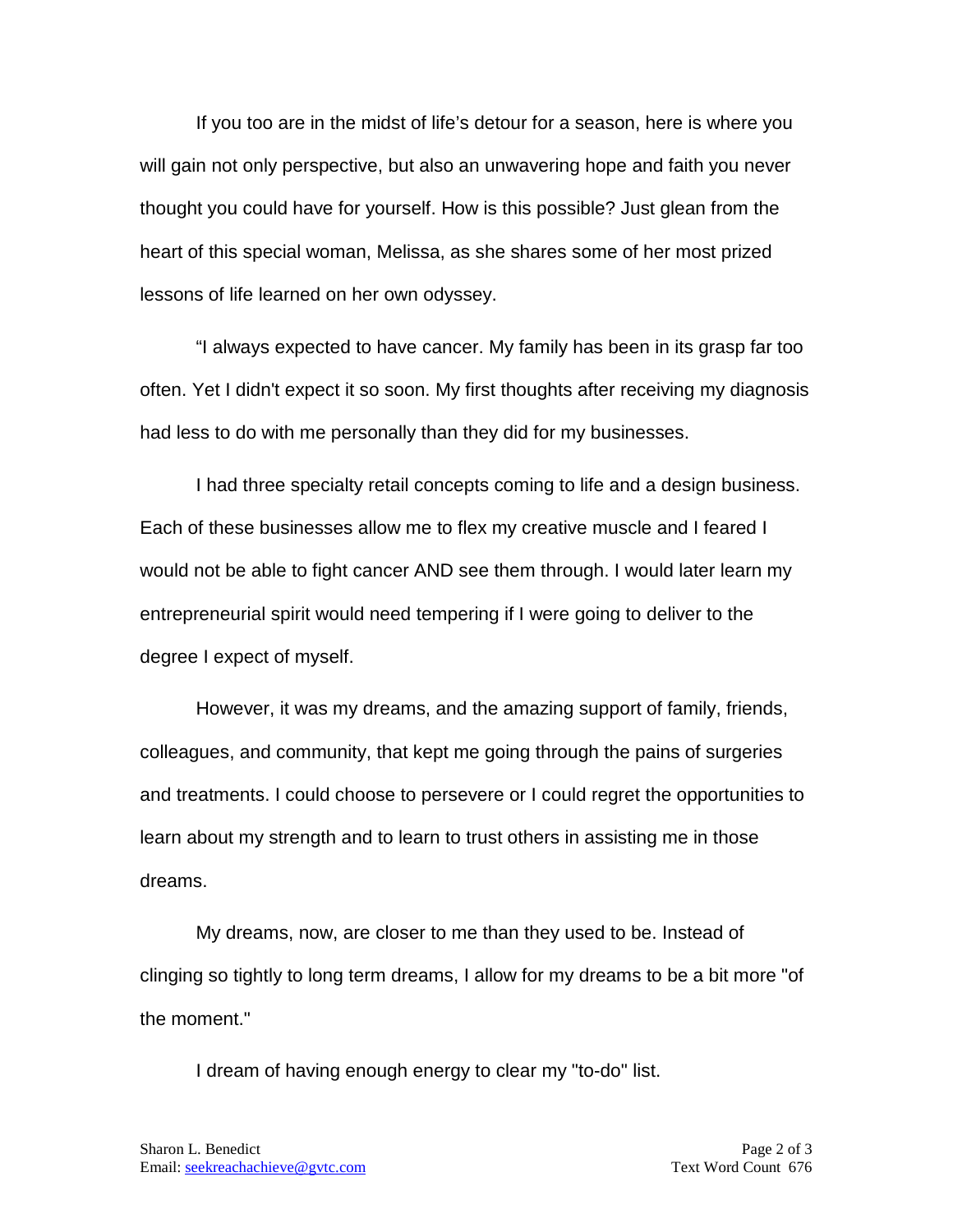I dream of returning to the little tasks that set our stores apart.

I dream for time with friends and family to laugh, relax, and enjoy the moment."

Melissa wouldn't wish on anyone what she has had to go through. Yet, she does desire with all her heart that her own intimately personal life lessons shared here will bring your own dreams closer to you today. And you will discover that life is good, no matter what comes your way, even when you need to loosen your grip a bit on some long-term dreams for better ones ahead.

May you also discover and live the real "stuff" that dreams are made of. Not so much the house you live in, the car you drive, or even freedom from lifethreatening health challenges . . . but a life experienced and filled with love, purpose, contentment, and gratitude. May every day become an opportunity and be magnificently lived in the moment. For in that moment, you will meet your future and be fully satisfied.

--

*Sharon L. Benedict, is a speaker, author, and weaver, and loving it! She is available for speaking engagements, free-lance writing, and will even weave you a one-of-kind creation, just for you. Sharon also welcomes your questions and comments and can be contacted a[t seekreachachieve@gvtc.com.](mailto:seekreachachieve@gvtc.com) Visit her website at [www.celebratingyourjourney.com.](http://www.celebratingyourjourney.com/)*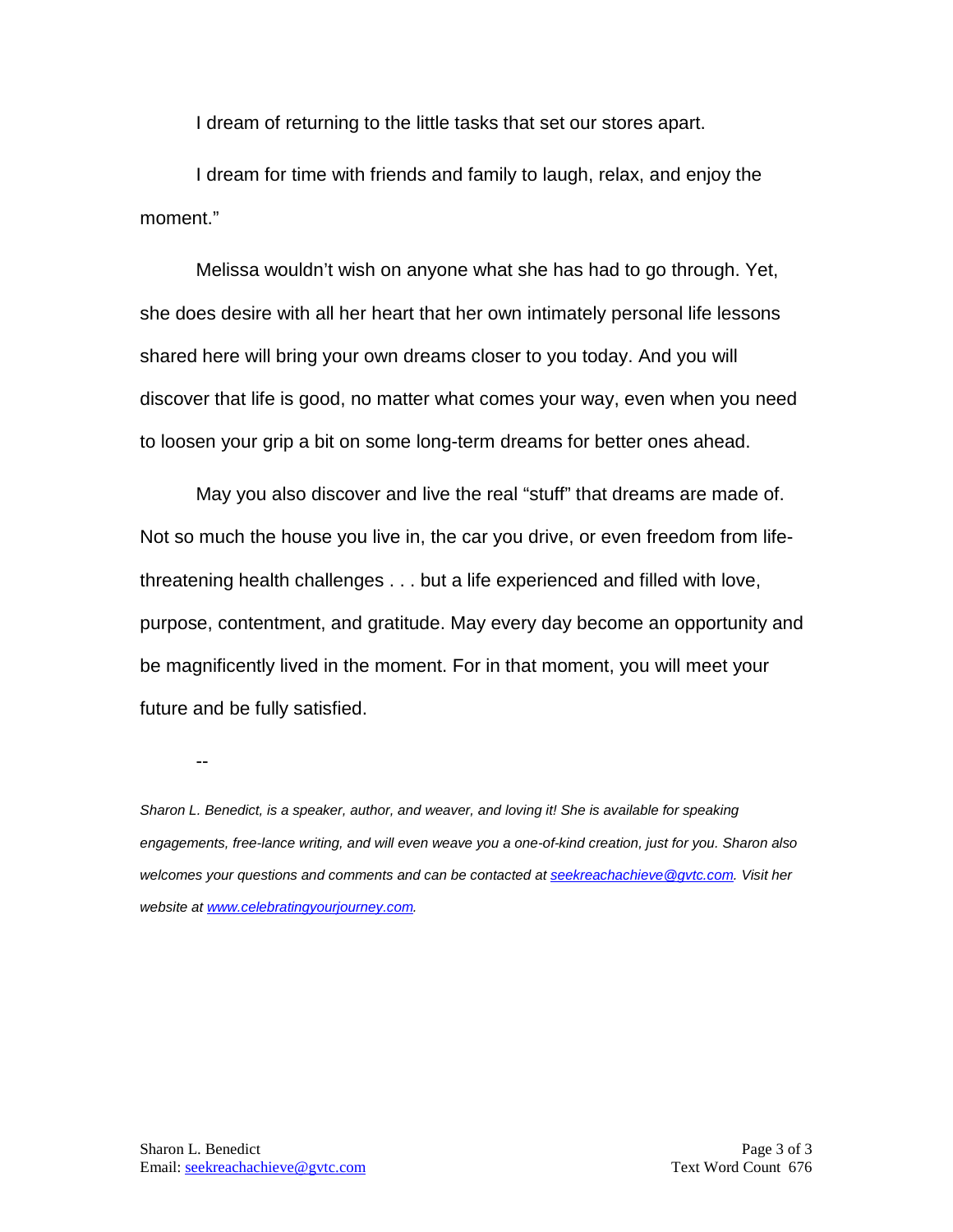*From the Heart...*



*Do you take care of your "Stuff"?*

(published in Boerne Star, Friday, May 31, 2013)

As I took inventory of my own "stuff" around the home, I wondered how many people actually regularly maintenance and take care of their possessions. Or do most people just say, "Why take care of it when in a few months or a year the latest, greatest will be coming on the market, and I'll just buy it new. And I will get all the new improvements with it too."

Let's take the house as an example. Why do some homeowners seem to be meticulous when it comes to mowing their lawn, weeding their flower garden, and cleaning the windows? Then there are others whose lawn is infested with weeds, there is black mold on the sides of their house, dead trees, or yards full of garbage. Then there are most of us who fit somewhere in between these scenarios.

Personally, there are several main reasons why we may not keep things adequately maintained on a regular basis. One reason is we are just too busy. Another reason or "excuse" is I don't know how to do what is necessary to keep things in good operating condition. For many items I depend on my hubby's skills to take care of any number of possessions we have. And there is a difference between just cleaning them and maintaining peak performance of something like a lawnmower or car. There is always that moment when I know I need to clean or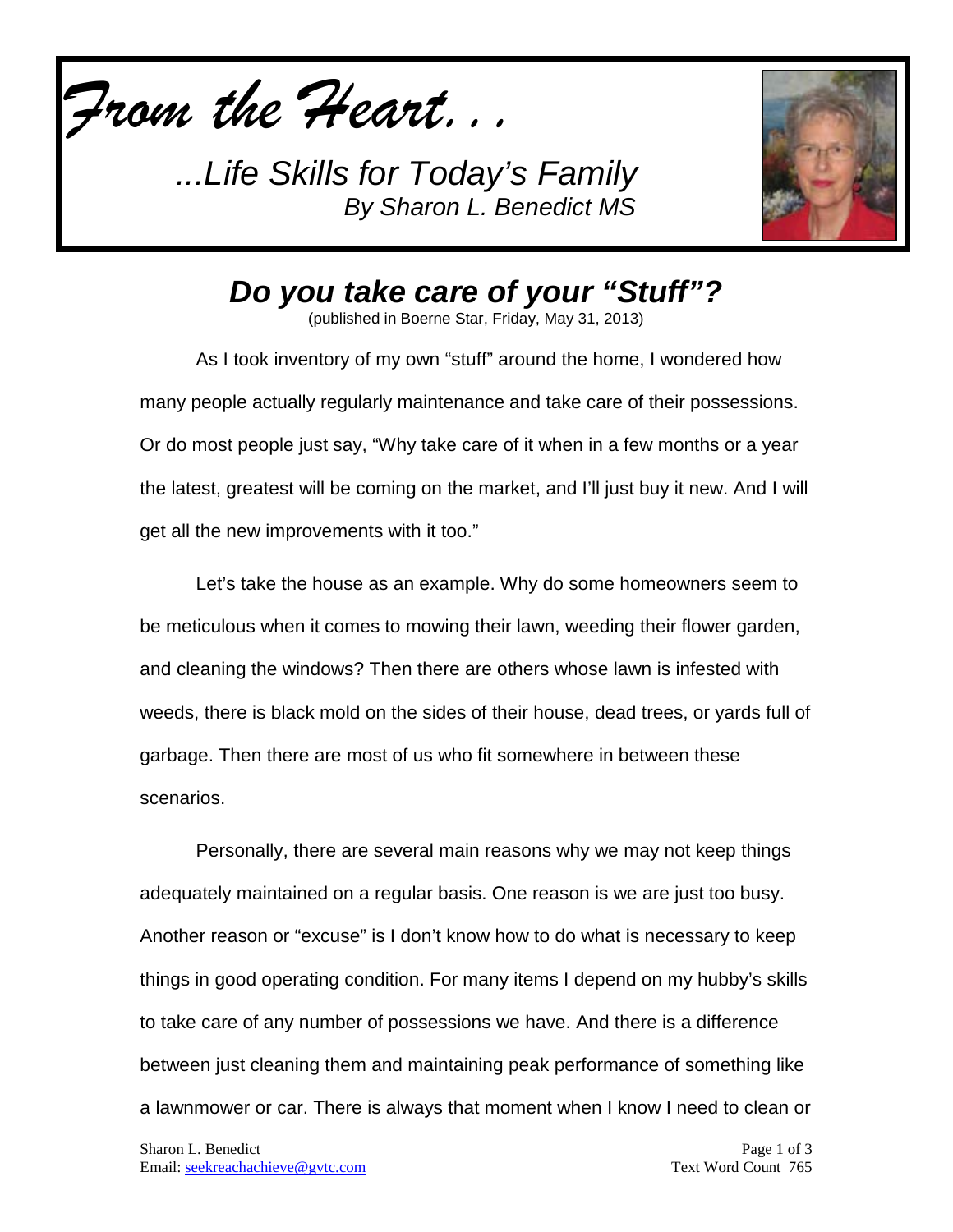maintenance something, but my "want to" simply flew the coop. It's called being lazy. Yes, this lifeskills coach has her very lazy moments. Just ask her husband!

We also need to extend grace to those neighbors who are going through a very rough financial season or health challenge in their life. And maybe those are the times we, who are able-bodied, offer assistance instead of complaining, by mowing their lawn or repairing their car. The rewards are many for the soul of both.

We are all human beings who tend to judge by appearance. People will judge how well you will take care of their things by how well you take care of your own "stuff." So, if you ever decide to borrow from your neighbor, keep this in mind.

What are some of the top benefits for taking care of your "stuff." Here are just a few. First, for families with children, teaching your kids to respect and take care of their own belongings have great life values outcomes as long as you model the same respect and care for all the "stuff" you have.

Another benefit is financial, of course. When you take care of your possessions, they last longer, saving you money, time, and effort trying to fix or replace what wasn't kept maintained. You will also want to embrace a "life satisfaction" attitude when it comes to all the ads you will get for the latest, greatest. Will you be satisfied with what already does the job?

And when it comes to things you believe you can't take care of yourself, decide whether to own it at all. Then if the possession is important to you, find